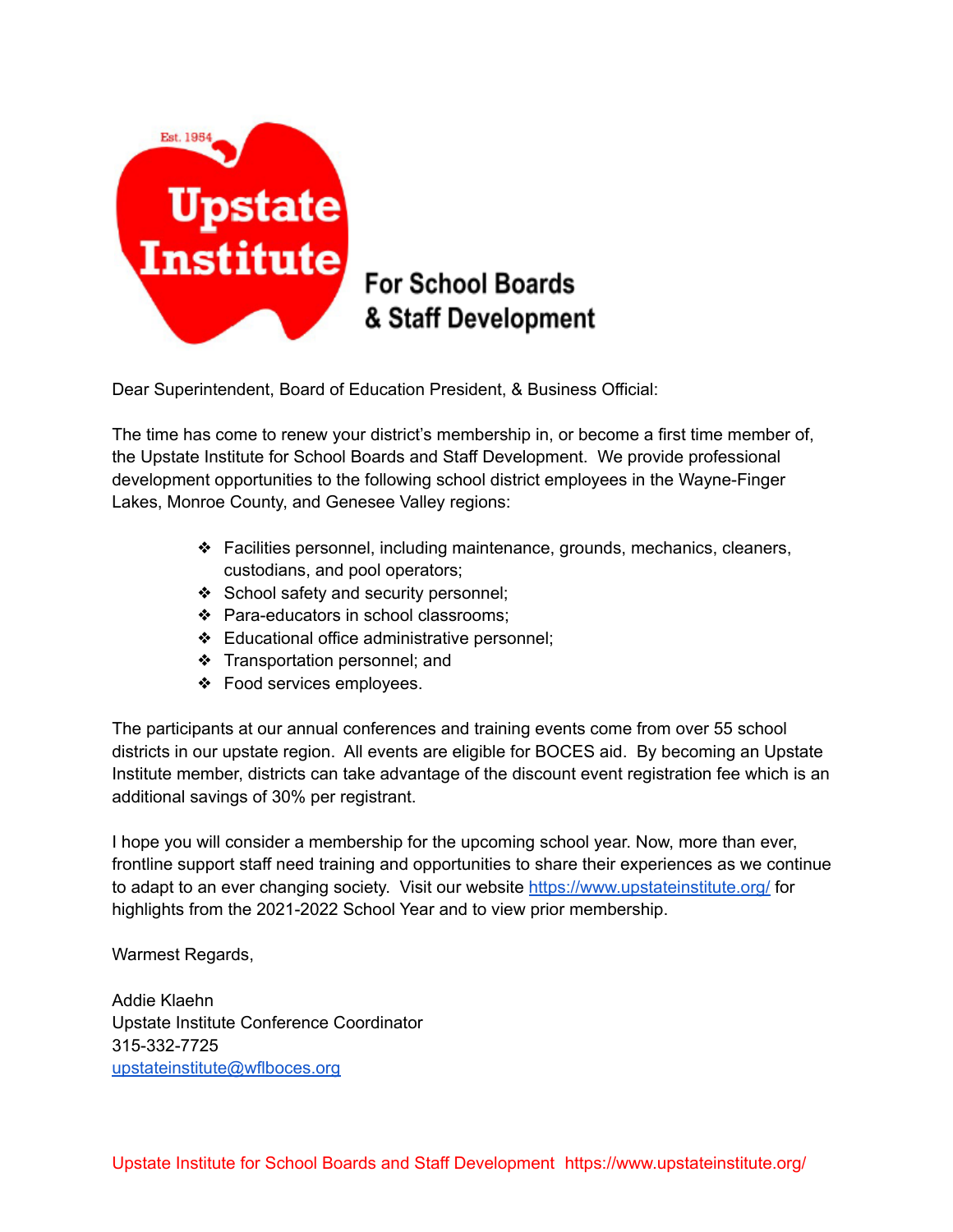

| <b>Upcoming Scheduled Events</b>                         |                                                       |
|----------------------------------------------------------|-------------------------------------------------------|
| July 12-13, 2022                                         | <b>Facilities Conference</b>                          |
| August 16, 2022                                          | <b>Transportation De-Escalation Training</b>          |
| August 23, 2022                                          | Genesee Valley Region Food Services<br>Conference     |
| August 24, 2022                                          | Wayne-Finger Lakes Region Food Services<br>Conference |
| <b>Planning Will Begin Soon For The Following Events</b> |                                                       |
|                                                          |                                                       |
| <b>Fall 2022</b>                                         | Mental Health Conference for All Areas                |
| <b>Fall 2022</b>                                         | Para-Educators Conference                             |
| Winter 2022/2023                                         | School Safety & Security Conference                   |
| Spring 2023                                              | <b>Educational Office Professionals Conference</b>    |

#### *Always an option:*

**DISTRICT SPECIFIC TRAINING**: If two or more districts would like assistance with coor-dinating a joint event, please contact us to discuss how the Upstate Institute can help to ensure your eligibility for BOCES aid. Inquiries can be directed to [upstateinstitute@wflboces.org](mailto:upstateinstitute@wflboces.org)

Conferences subject to change as planning continues. Conference flyers with complete information will be mailed out 4-6 weeks prior to each event, and registration information is always available on the Upstate Institute website: <https://www.upstateinstitute.org/>.

# **Please join Upstate Institute for the 2022-2023 School Year!**